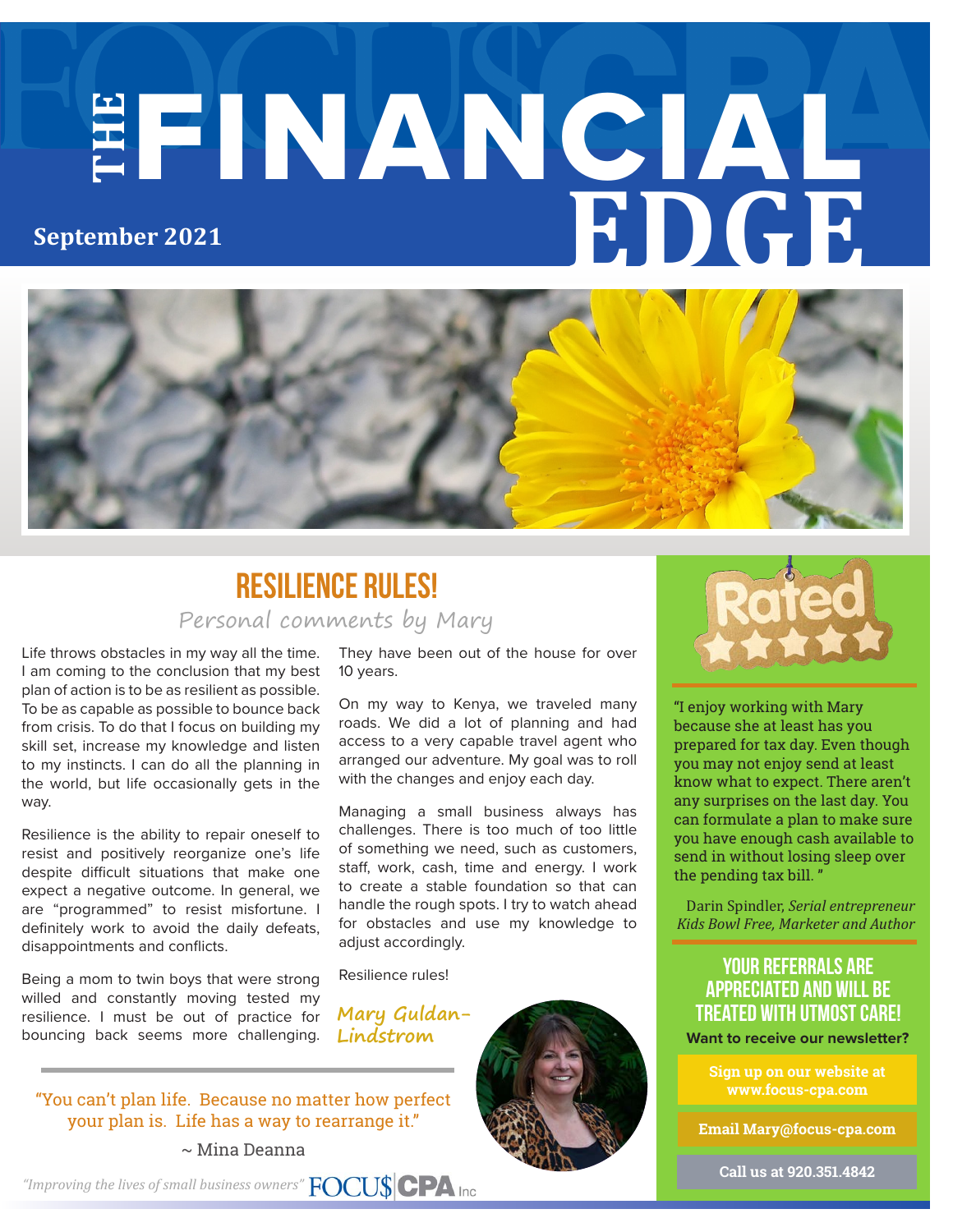# FOCU\$CPA Inc



**TITLE:** Leadership and Self-Deception **AUTHOR:** Arbinger Institute **TOPIC:** Leadership **EASY TO READ:** \$\$\$\$\$ (5 out of 5 dollars) **APPLICABLE TO SMALL BUSINESS:** \$\$\$\$\$ (5 out of 5 dollars)

**Summary:** The book tells a story about leaders getting so caught up in their perception that businesses fail. It shows how easy it is to create an organization (and family) of mistrust with everyone out for themselves and no one wins.

**My recommendation:** I loved the book. Presents a great process to create a warm positive culture that can deliver remarkable results in a business. The outward mindset described in the book can replace the typical hierarchy and militant leadership styles.

Pages: 177 | Published: 2000





### **IRS Backlog**

**By Mary Guldan Lindstrom CPA**

We are learning to be patient. It won't help to be demanding, it will help to be persistent. Here's an idea of where IRS services stand.

**EMPLOYEE RETENTION CREDIT -** As of mid-July, approximately 1.8 million forms have not yet been processed. For returns prior to 2021, 11,000 are still in inventory. These figures are for Form 941 returns — they don't include Form 940, or Form 941X amended returns."

**IRS COLLECTIONS.** The IRS suspended most collections and enforcement efforts in late March 2020. Beginning June 15, 2021, the IRS started to following up with taxpayers who failed to respond to prior notices.

**CALLING THE IRS.** Only 7% of callers to account-management lines at the IRS were able to reach a live human, according to the midyear report, which National Taxpayer Advocate Erin M. Collins compiled. For the phone line for people seeking help with their Form 1040 for tax returns (the most frequently called IRS helpline, according to the agency), only 3% of callers reached a representative.

**POSTING PAYMENTS.** If you mailed us a check, it may be in the backlog of unopened mail. Don't be surprised if it takes 60 days to get posted.

**TAX RETURN PROCESSING.** According to an agency report, at the end of the 2021 tax filing season, the Internal Revenue Service (IRS) found itself with a backlog of more than 35 million tax returns. Those languishing returns require manual processing by IRS employees. About half of the unprocessed returns were submitted on paper.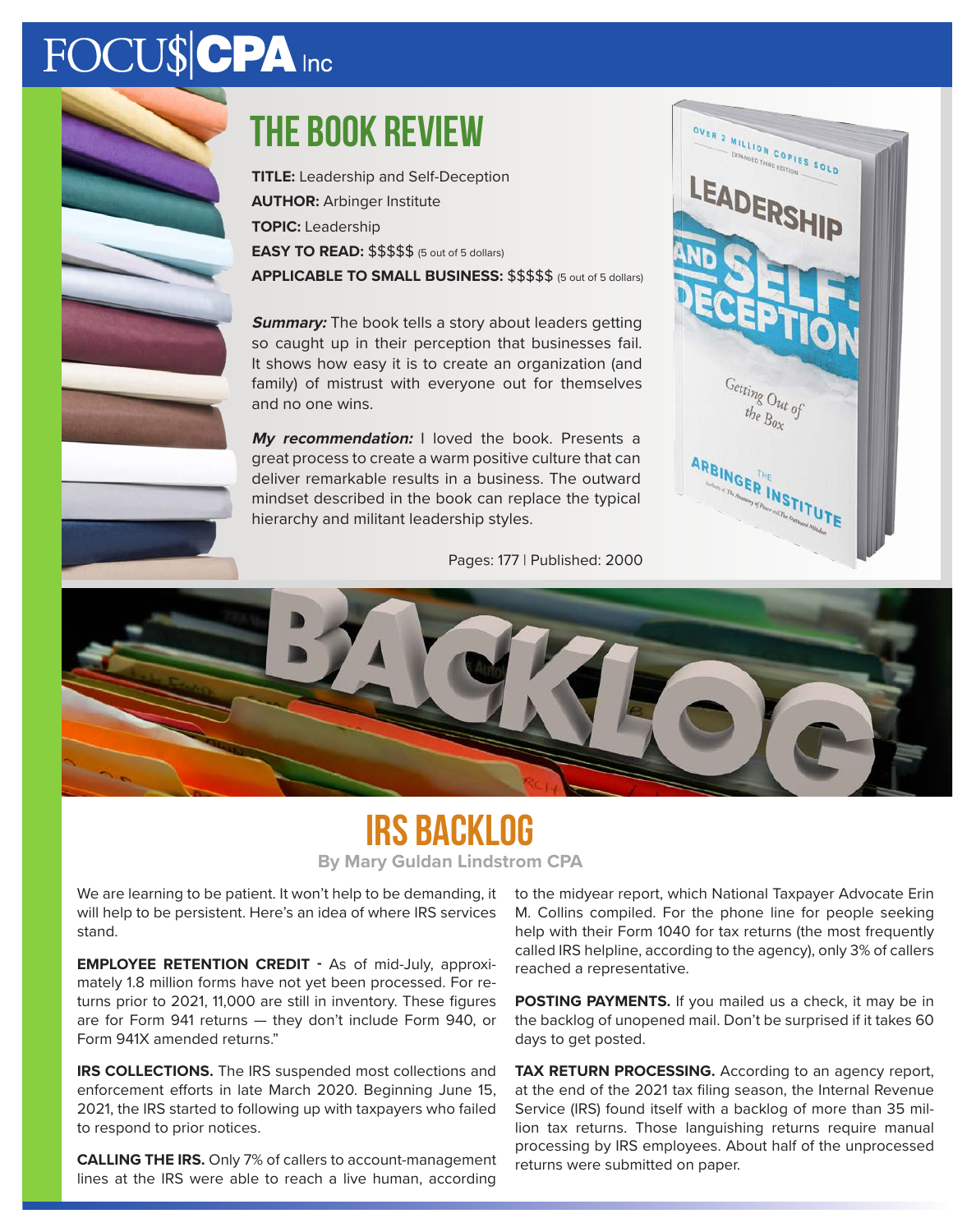#### **September 2021 | The Financial Edge**



#### **Your Emergency Succession Plan By Mary Guldan-Lindstrom CPA**

I just came back from a two-week vacation in Kenya. I was out of contact, exposed to wild animals, faced COVID and was flying half way around the world. This poses a risk to my business. What happens if I got sick or had an accident? Emotions run high during this time and a written carefully thought-out plan will help keep customers, employees and vendors and maintain the value of the business. It is estimated that 25% to 40% of businesses who experience an emergency never recover. I have an emergency succession plan to address just this issue. My plan is intended to reduce the stress and turmoil until a permanent solution can be implemented.

#### **CONSIDER THESE STEPS WHEN DRAFTING YOUR PLAN:**

Identify a person to assume the leadership functions for a limited period of time. Identify the team that they may need to consult with to make decisions.

Make a list of contacts, with contact information, in case of emergency. Names, addresses, e-mails and phone numbers of family members, staff, vendors, customers, lawyer, accountant, etc. Determine how much information you want share.

Think about what decisions might have to be made or what critical functions have to be completed. Ensure the alternate person has the legal rights to make those decisions. Does the person need a durable Power of Attorney – financial? Or is the person currently authorized to sign checks? Ability to sign legal documents in regard to the business such as sale document, realtor contract? Identify who you want to be involved in those decisions.

Determine if there may be any legal commitments that must be fulfilled, such as legal contracts with customers, vendors or your landlord.

What do you want to have happen to the 5 business in the case of an emergency? How long do you want the alternative person to

hold the business? Do you want to sell the business? If so to whom? Can you discuss value? Or do you want to close the business?

Gather the information needed to fulfill  $\mathbf{6}$ your plan. Such as a copy of the emergency succession plan, owner agreements, power of attorney for financial reasons, list of potential buyers, family members involved in the business, wishes on whom to gift the business to, passwords, etc.

Is there an insurance policy in place to replace this key employee or fund the business until it is sold? Is the business adequately insured to cover this risk?

Will the alternate person get paid for im-8 plementing the emergency business plan? If so how will they get paid? Part of the insurance proceeds, part of the sale of the business?

Review the plan with your management  $\overline{9}$ team and key advisors.

Place a copy of the plan with your will or  $10$ trust, along with your attorney, your personal executor, anyone you want involved in the process and absolutely with the person who will lead the process.

Review your plan annually and update.

If you need assistance in drafting or reviewing this plan, please contact our office. We will be happy to keep a copy in our files for you, as well as discuss it with you to enhance the effectiveness.

#### **SMALL BUSINESS OWNERS**

DO YOU WANT TO AVOID<br>TAX SURPRISES, ESPECIALLY costly ones?

#### Are you ready for the possible tax changes? Schedule a Tax Strategy/ PLANNING MEETING

We live in a very complex business world. It is difficult for business owners to wear the many hats that are required, especially when it comes to taxes. Besides being another language, the rules keep changing and the government continues to ask for more.

Before the year is done and your options are limited let's schedule a Tax Planning Meeting.

We will review your situation, estimate your tax liability, provide options to reduce your overall taxes and determine your cash needs.



*"Improving the lives of small business owners"*